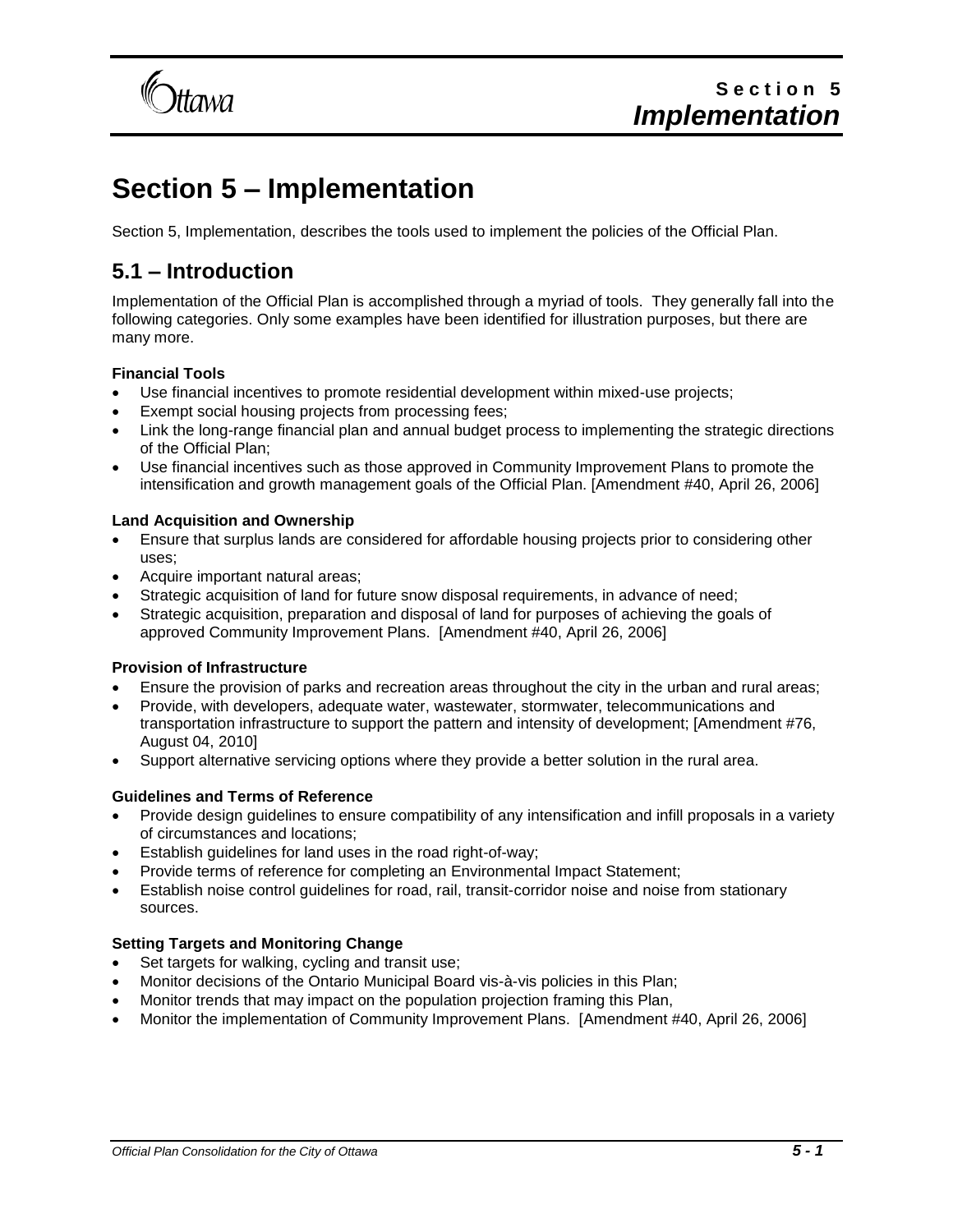

### **Entering into Partnerships**

- Establish and support a non-profit trust for acquiring and managing natural areas;
- Partner with the National Capital Commission to provide continuous multi-use pathways; [Amendment #76, August 04, 2010]
- Establish of a rapid-transit station in concert with construction of a new building;
- Establish a working partnership with the Conservation Authorities to address environmental matters with special emphasis on watershed, subwatershed planning, stormwater management, fish habitat and Environmental Impact Assessments.

#### **Approval of Regulations and By-laws**

- Adopt a comprehensive zoning by-law to implement the Plan;
- Adopt a woodland preservation by-law.

#### **Undertaking Area Plans**

- Complete a community design plan;
- Prepare an integrated, resource-based plan for a subwatershed;
- Do a groundwater assessment for a whole Village and surrounding area;
- Prepare Community Improvement Plan for Community Improvement Project Areas designated by Council, and seek Ministerial approval of Community Improvement Plans, as required. [Amendment #40, April 26, 2006]

In addition, the City is guided by policies and guidelines of other levels of government and public agencies. Implementation may also depend on the culture of the city: the ability to negotiate, to comprehend challenges and to seek solutions. The City will be supportive of innovative directions that uphold the intent of the Plan and will establish an environment to foster creativity.

Many of the implementation tools appear in policies throughout the Official Plan. However, some of these tools are described in the following sections.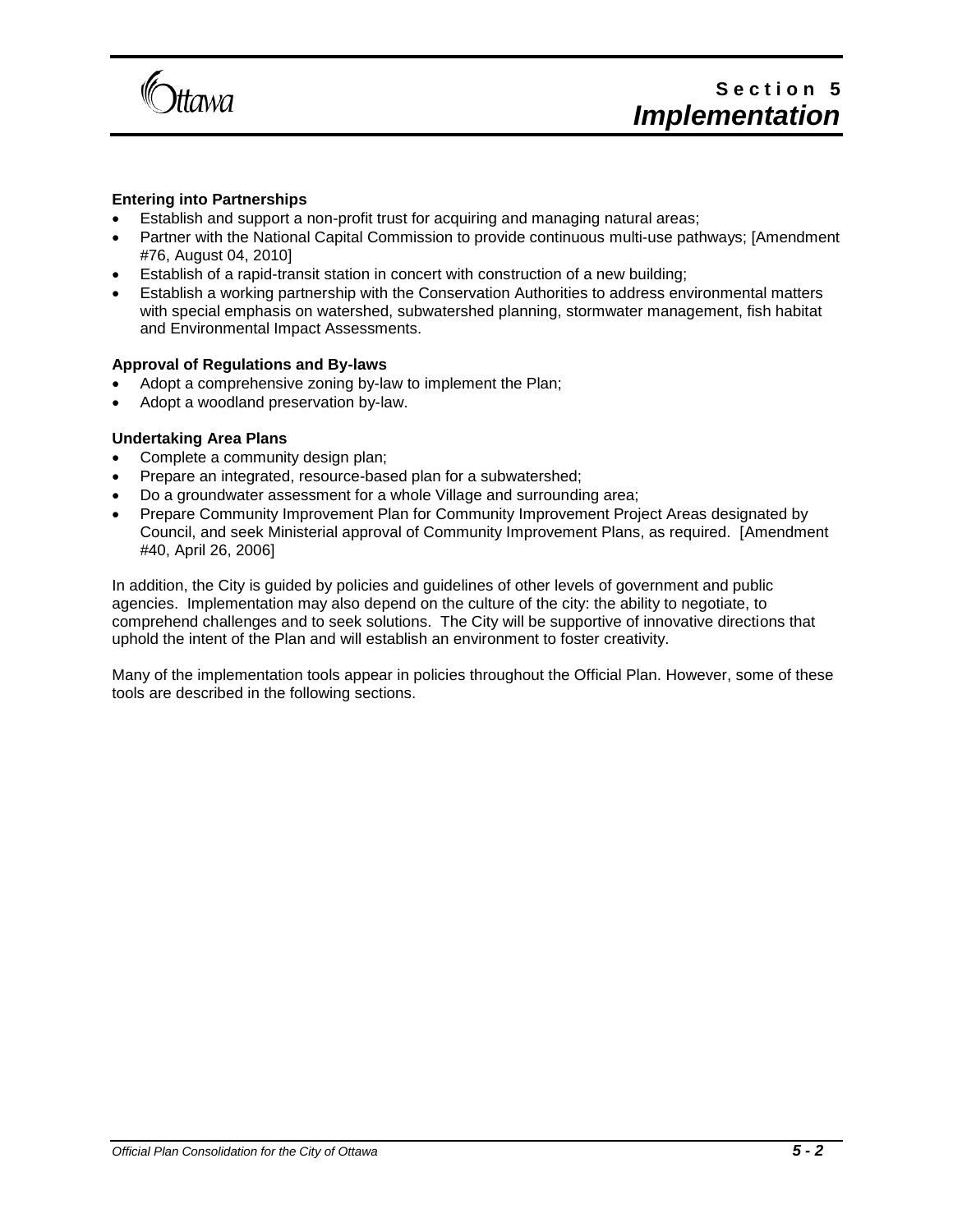

## **5.2 – Implementation Mechanisms, by Authority under the** *Planning Act*

A municipality may pass many by-laws under the authority of the *Planning Act* without mentioning them in the Official Plan. These include interim control, demolition control, temporary use and others. Some implementation tools, however, must be included in this Plan, as required under the *Planning Act,* in order for the municipality to implement such measures.

## **5.2.1 – General**

## *Policies*

## *Provincial Policy Statement*

1. The Province issues Provincial Policy Statements from time to time to provide direction on matters of provincial interest. The City will ensure that the intent of any such policy statements are adequately reflected and implemented through this Plan. Where Provincial Policy Statements are in effect, the decisions of the City and the Committee of Adjustment shall be consistent with the policies of this Plan and the Provincial Policy Statement that is in effect on the date of the decision. [Amendment #150, December 21, 2017]

## *Public Works*

2. The City will not undertake any public work, nor pass any by-law, for any purpose that does not conform to the intent and policies of this Plan. The phasing of the public works projects will be coordinated through a capital works program that will be reviewed annually as part of the capital budget procedure. [Amendment #150, December 21, 2017]

## *Zoning By-law*

3. As a priority measure, the City will prepare a new comprehensive zoning by-law that implements this Plan. [Amendment #150, December 21, 2017]

## *Acquisition and Holding of Land*

- 4. The City may acquire or hold land within its boundaries for the purposes of implementing any policy of the Plan. The City will secure lands to meet its objectives through such means as acquisition and conditions of development approval depending on the circumstances and relevant legislation. Any land so acquired or held may be sold, leased or otherwise disposed of by the City when no longer required. Before disposition of any surplus lands they will be considered in terms of such matters as their adequacy for the provision of affordable housing, their value as a natural area and the need for transportation corridors.
- 5. The City has a particular interest in ensuring that lands in the following designations are secured in a way that is consistent with their greenspace values: Natural Environment Areas, Significant Wetlands, Urban Natural Features, and Major Open Space. A similar interest may apply to any lands along waterways in a Village or Urban Area. [Amendment #96, February 22, 2012]
	- a. The City will consider methods other than acquisition to meet its objectives for the preservation of lands with greenspace values, including exchanging lands of similar value, negotiating conservation easements, entering into agreements with other public bodies concerning land management or maintenance, partnering with a land trust and other methods that may be proposed from time to time;
	- b. The City may initiate the purchase of lands in any of the above-noted designations where acquisition of the land is critical to the achievement of its objectives;
	- c. Except for those lands that are identified as flood plain, steep or unstable slopes, significant wetland, or significant habitat of endangered or threatened species, the city will acquire land that is in private ownership at the request of the landowners under the following conditions:
		- i. The land is designated Natural Environment Area or Urban Natural Feature by this Plan; or
		- ii. An EIS identifies the land as being part of the City's Natural Heritage System in the urban or rural area and clearly demonstrates that none of the development as defined in Section 4.7.8,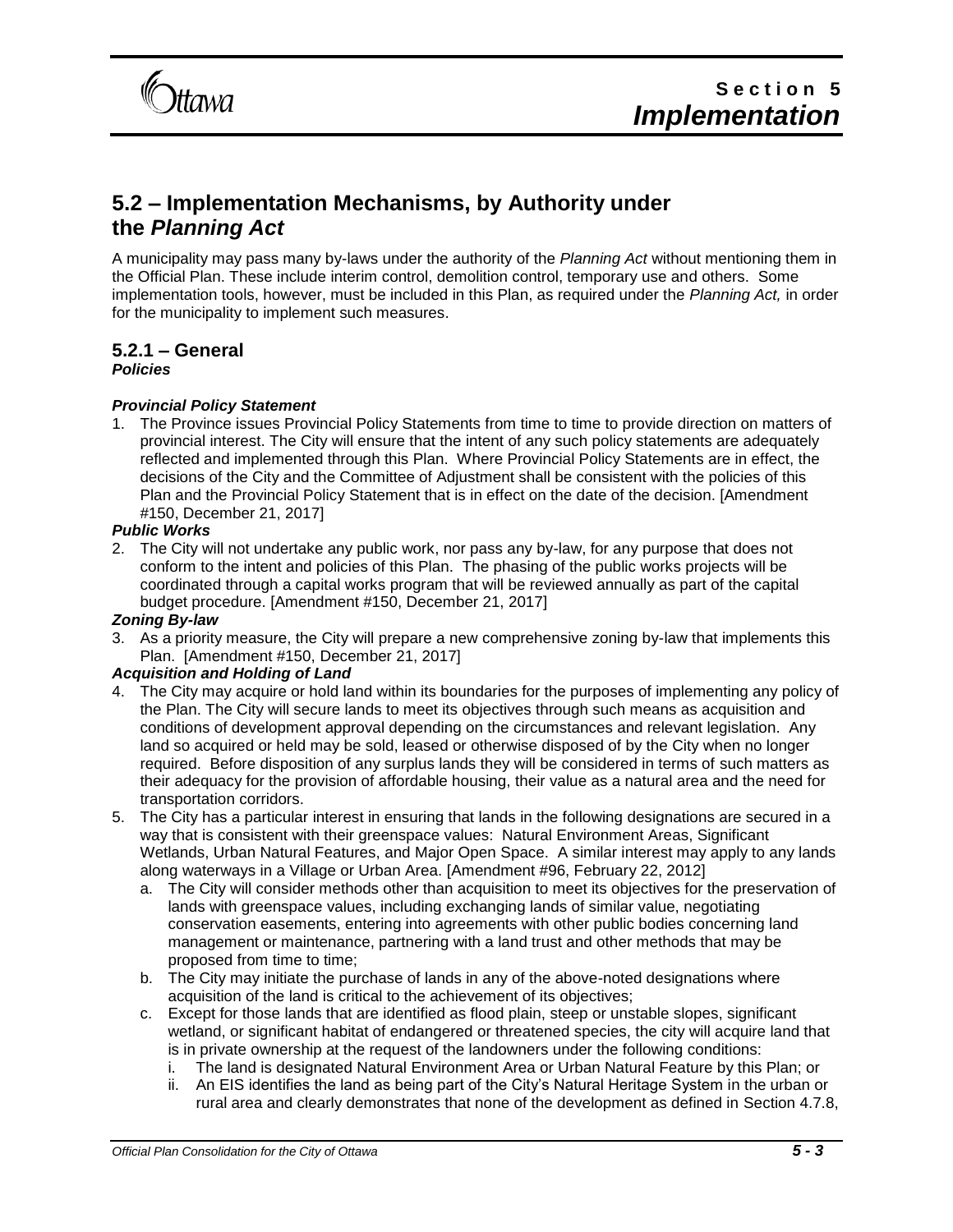

that is otherwise permitted under the Official Plan and is not otherwise constrained by any legislation or regulation, cannot occur without negative impact on the natural heritage system or its functions, then the area on which development cannot occur is to be acquired. [Amendment #76, OMB File #PL100206, April 26, 2012]

- d. Where land that is designated Major Open Space is not otherwise identified as flood plain or steep or unstable slopes, the City will acquire the land at the request of the landowner;
- e. When acquiring these lands:
	- iii. The City will negotiate a purchase price based on an independent market value appraisal, but, if after six months, an agreement has not been reached, the City will offer to acquire the lands under Section 30 of the Expropriations Act and compensation may be determined in accordance with the provisions of the Act; or
	- iv. At the request of the landowner, the City will acquire the property through expropriation in accordance with the *Expropriations Act.*
	- v. Improvements will not be acquired unless requested by the landowner,
	- vi. The acquisition may be limited to a part of a property, provided that the size of the part not acquired satisfies the requirements of this Plan; [OMB decision #952, March 30, 2006]
- *f. Where land in a Natural Environment Area, Urban Natural Feature, or Major Open Space designation is in the ownership of a public body or agency, such as the National Capital Commission or a Conservation Authority, and where this property is not required to achieve their interests as expressed in their plans, and where this public body seeks to have the City acquire these lands, the City will proceed in accordance with policies c) and d) above. [OMB decision #952, March 30, 2006]*
- 6. When the City receives an application for a zoning by-law amendment to permit development on lands that are in private ownership and where the land is currently zoned in an open space or leisure zone, the City will consider the need to acquire the land to secure its greenspace interests. [OMB decision #952, March 30, 2006]

## *Site Plan Control Area*

- 7. The entire City of Ottawa is a Site Plan Control Area. However, in order to avoid undue restrictions, certain classes of development will be exempted from Site Plan Control, as defined through the Site Plan Control By-law. The City may request elevation drawings and other design-oriented studies for development applications within the urban area and Villages. The City will require the fulfilment of conditions and agreements respecting road widening, landscaping, parking and loading areas, pedestrian walkways, sewer and water easements, fire routes and other design elements.
- 8. In order to ensure that the design provisions of this Plan are addressed, building elevations provided to the City in support of applications submitted for approval under the provisions for Site Plan Control in the Planning Act may be required to show exterior architectural details and design features. Drawings and elevations will be of sufficient scope, quality, clarity and detail to ascertain detailed design, materials, and finishes and the treatment of the public realm. Drawings and elevations will serve to illustrate matters of compatibility with adjacent buildings or sensitivity to local area place, context and setting, to address the relationship between buildings and between buildings and the street, to incorporate sustainable design features, and to illustrate scale, transitions in form, massing, character and materials. To this end, submissions may need to include indication of any or all of the following:
	- a. Treatment of the public realm;
	- b. Views of the entire block, so that proposed buildings may be seen in their context;
	- c. Finish, texture, materials, patterns and colours of all building exteriors, including roofs;
	- d. Location, size, colour, and type of all building exterior signage and lighting;
	- e. Number, placement, type and finishing of all exterior doors and windows;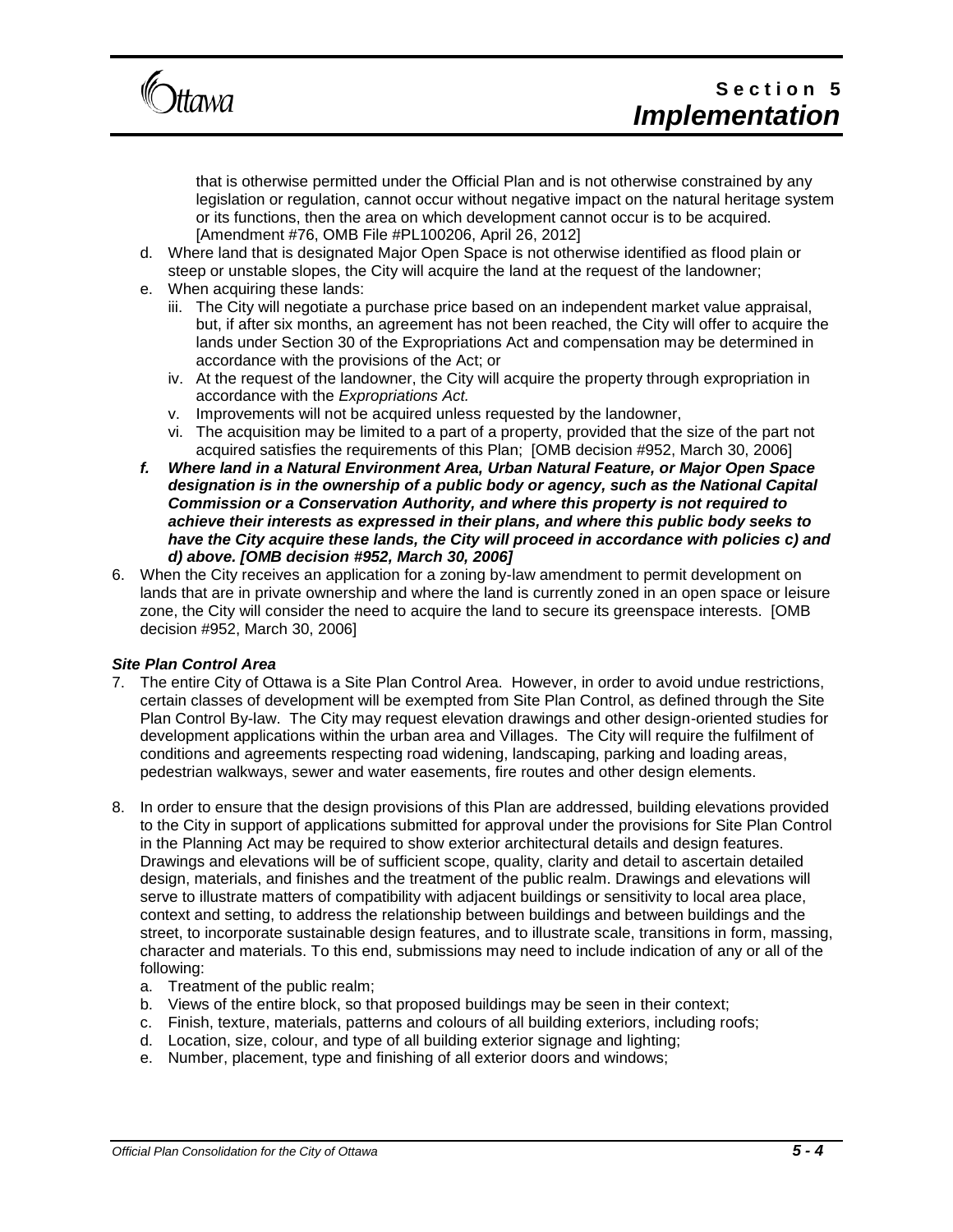

- f. Finish, texture, materials patterns and colours of functional elements attached to or forming part of the exterior of buildings such as entrance elements, walls, stairs, gates, railings, balconies, planters, awnings, alcoves, canopies, bays, seating, parking decks and ramps;
- g. Any sustainable design features to be incorporated, such as green roofs or walls, sun traps, reflective or permeable surfaces;
- h. Placement, finish, colour, size of any exterior mechanical systems such as heating and air conditioning, electronic transmission / receiving devices, and all above ground utilities (whether stand-alone or attached to the building) including any screening materials associated with the foregoing:
- i. Integration of elements such as mechanical equipment, elevator machine rooms, communication devices and visible temporary devices (window washing equipment), together with any building parapet that constitute the roofscape design;
- j. Incorporation of adequate guarantees to maintain the original architectural and design quality as approved and to ensure that inferior details and materials are not substituted at a later date.

The Site Plan By-law will be amended accordingly. [Amendment #76, OMB File #PL100206, August 18, 2011]

- 9. In addition to the provisions of policy 8 above, the City may require the submission of drawings, elevations, and/or 3-D plans for the approval of high-rise buildings that will be of appropriate scope, quality, clarity and detail to assess:
	- a. Architectural quality;
	- b. Effect on the immediate and wider context;
	- c. Appearance of the building from significant near, middle and distant views, including the public realm and streets around the base of the building;
	- d. 360 degree views within the context of proposed and approved projects, where known, as well as the existing situation;
	- e. Appearance of the building in a range of weather and light conditions including night-time views;
	- f. Visual and microclimatic impacts (shadowing and wind);
	- g. The effect on the skyline of the design of the top of the building.

[Amendment #76, OMB File #PL100206, August 18, 2011]

10. Notwithstanding the provisions of policy 7 above to the contrary, The Site Plan Control By-law may require elevation drawings and other design-oriented studies for development on any land that abuts the Rideau River and Rideau Canal UNESCO World Heritage Site, including development for residential purposes that involves one or more dwellings.

[Amendment #76, OMB File #PL100206, August 18, 2011]

## *Increase in Height and Density By-law*

- 11. Pursuant to Section 37 of the *Planning Act,* the City may authorize increases in the height and density of development above the levels otherwise permitted by the zoning by-law in return for the provision of community benefits. However, no increase in height will compromise any of the Capital Views Protection policy of the National Capital Commission. Public consultation will be included in the development and approval of such a by-law. Limited increases will be permitted in return for the provision of such community benefits as are set out in the by-law and shall be secured through an agreement as authorized by Section 37 of the *Planning Act.* Such community benefits must be over and above those facilities and services that would otherwise be required as part of the City's standard development review process, standard budgeting process or that may be provided through the Development Charges By-law. The community benefits that may be authorized include, but are not limited to: [Amendment #76, August 04, 2010]
	- a. Public cultural facilities;
	- b. Building design and public art;
	- c. Conservation of heritage resources;
	- d. Conservation/replacement of rental housing;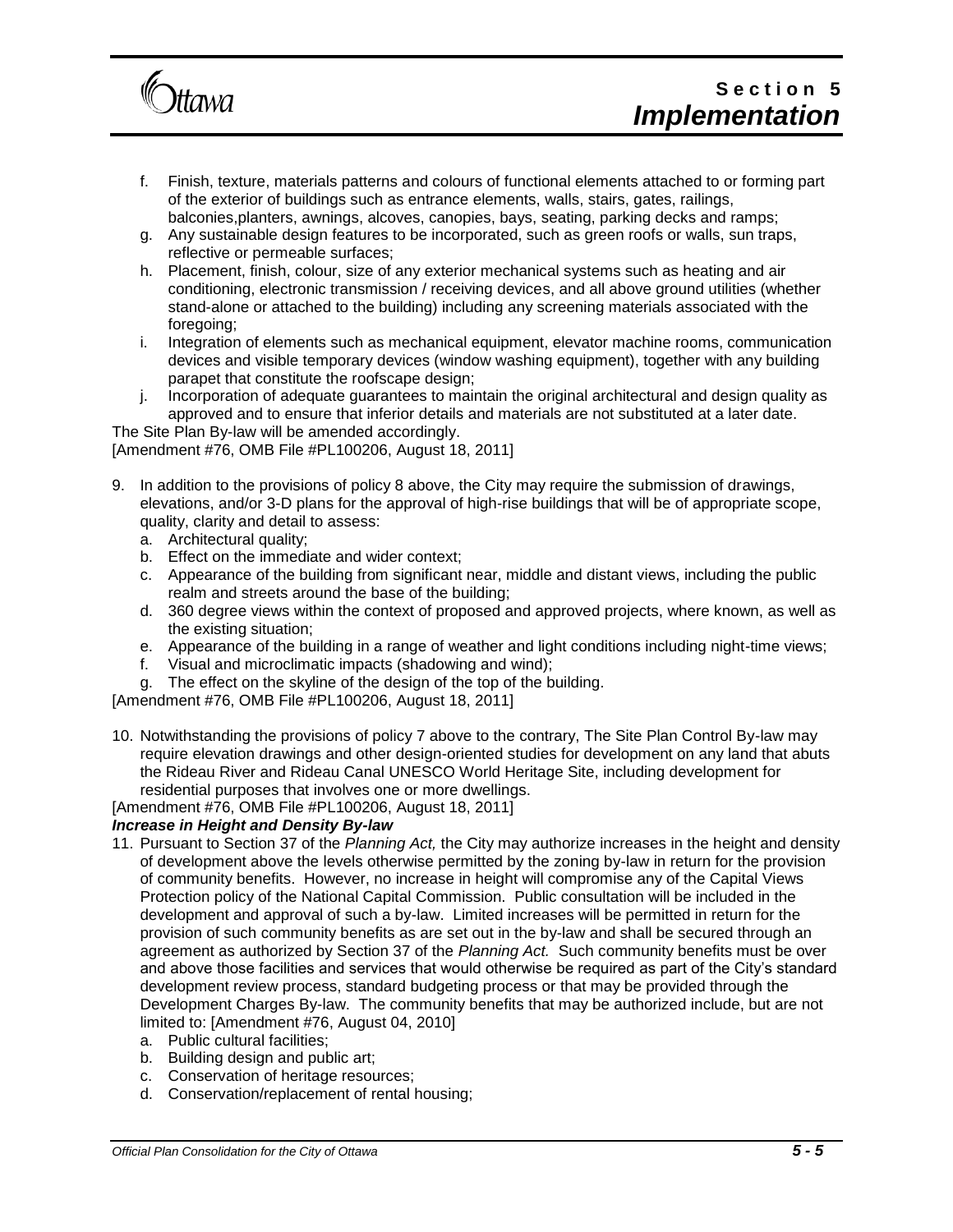

- e. Provision of new affordable housing units; land for affordable housing, or, at the discretion of the owner, cash-in-lieu of affordable housing units or land; [Amendment 10, August 25, 2004]
- f. Child care facilities;
- g. Improvements to rapid-transit stations;
- h. Other local improvements identified in community design plans, community improvement plans, capital budgets, or other implementation plans or studies;
- i. Artist live-work studios.
- j. Energy conservation and environmental performance measures; [Amendment #76, August 04, 2010]
- k. Conservation of existing greenspace or the creation of new greenspace. [Amendment #76, August 04, 2010]

## *Holding Zones*

12. The City may utilize a holding symbol (h), in conjunction with any use designation in the zoning bylaw to specify the use to which lands shall be put to in the future, but which are now considered premature or inappropriate for immediate development. [Amendment #96, February 22, 2012]

### *Temporary Use Zones*

13. The City, in a zoning by-law, may authorize the temporary use of lands, buildings or structures for any purpose set out therein that is otherwise prohibited by the comprehensive zoning by-law. A by-law authorizing a temporary use shall prescribe a period of time for the temporary use, which shall not exceed 20 years for a garden suite, and shall not exceed three years for all other uses. Council may grant further periods of not more than three years. [OMB decision #2649, September 21, 2006]

## *Demolition of Designated Heritage Farm Buildings*

14. Notwithstanding the Ontario Building Code, which allows the demolition of a building located on a farm without a permit, the owner of a designated property must, as per the *Ontario Heritage Act*, apply in writing to City Council and receive written consent prior to proceeding with demolition. [Amendment #76, August 04, 2010]

## **5.2.2 – Amendments to the Official Plan**

## *Policies*

- 1. When considering amendments to this Plan, the City will have regard to, among other things, the following criteria:
	- a. The impact of the proposed change on the achievement of the policies expressed in this Plan;
	- b. The effect of the proposed change on neighbouring communities;
	- c. The effect of the proposed change on the need for water, wastewater and transportation services.
- 2. When considering amendments that affect the use of specific site or sites, the City will also consider whether there is a need to add the site or sites to the lands already designated for the proposed use.

## **5.2.3 – Public Notification**

The *Planning Act* contains provisions that allow municipalities to provide notice of the required public meetings for Official Plan and zoning by-law amendments and Community Improvement Plans in a different manner than those prescribed in the Act and its regulations, provided that an alternative method is spelled out in the municipality's Official Plan. [Amendment #40, April 26, 2006]

The City will use these provisions so as to ensure that notification and consultation regarding these types of amendments and plans occurs early in the review process, rather than relying only on the notice of the public meeting. This notification and consultation, well in advance of the required public meeting, will provide the public and public bodies with sufficient mechanisms and time to provide input and allow opportunities for issue resolution well before decisions are made by City Council. Notification and consultation will be provided in a bilingual environment in a cost-efficient, consistent and effective manner. [Amendment #40, April 26, 2006]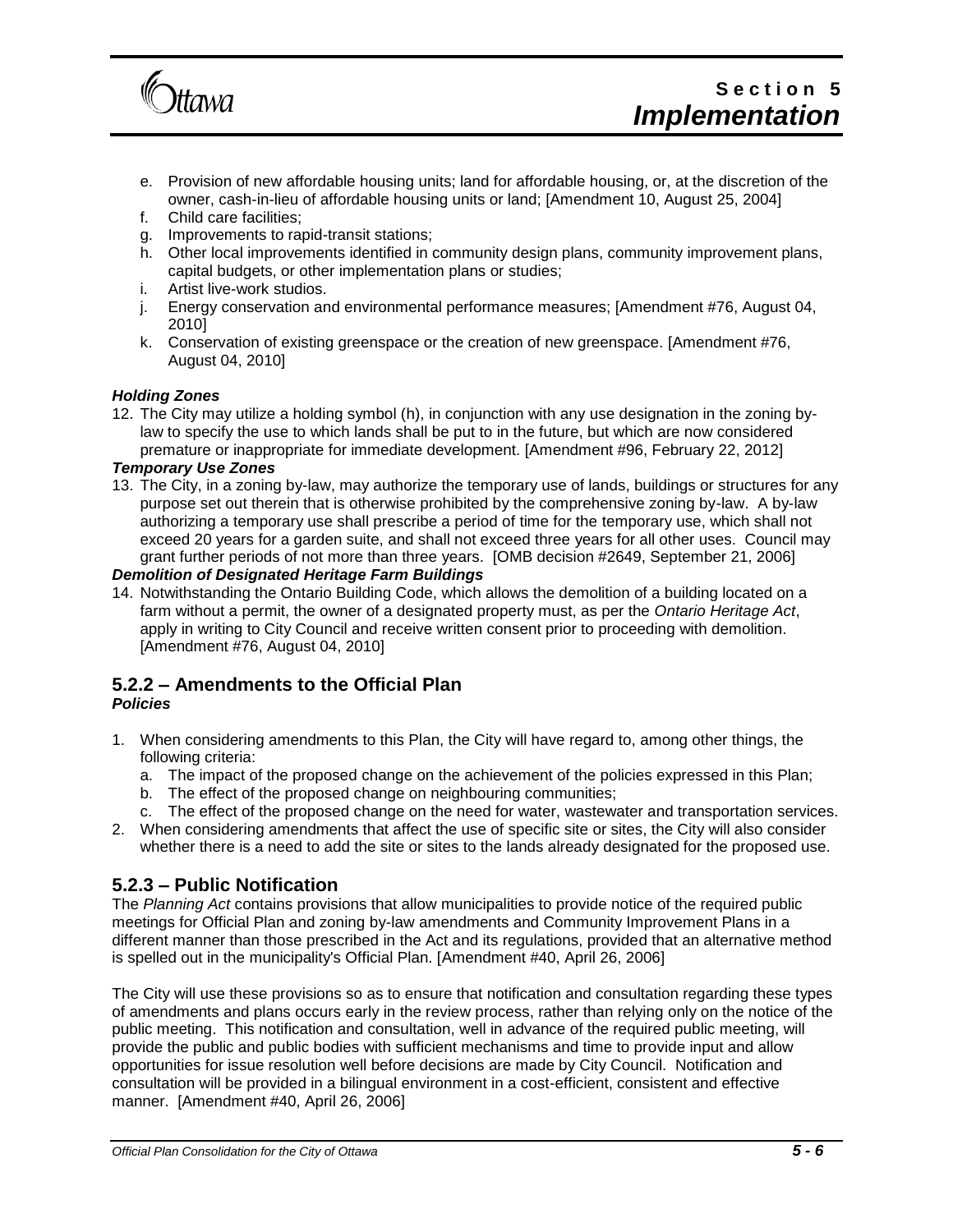

### *Policies*

## *Notification and Consultation*

- 1. The measures for informing and obtaining the views of the public and public bodies on proposed Official Plan and zoning by-law amendments and Community Improvement Plans will be as follows:
	- a. A bilingual sign will be posted on the affected site and a notice will be sent to community organizations in the affected area as well as those public bodies that are considered to have an interest in the proposed amendment; or
	- b. If the proposed amendment or plan affects a large area or the posting of an on-site notice is, for whatever reason, not appropriate, notification in both official languages will either be given directly to targeted stakeholders or published in a city newspaper. [Amendment #40, April 26, 2006]

## *Notice of the Public Meeting*

- 2. Notice of the public meeting at a Committee of Council will be:
	- a. Published in one English-language and one French-language daily newspaper or a newspaper having general circulation in the city, a minimum of five calendar days before the scheduled public meeting; [Amendment #128, November 13, 2013]
	- b. Sent to individuals and public bodies who provided written comments or requested notice of the public meeting, at least ten calendar days before the meeting by prepaid first class mail, facsimile or electronic-mail.

### *Technical Amendments*

- 3. In the case of technical amendments to this Plan or the City of Ottawa Zoning By-law, notification to and consultation with the public or public bodies, as set out in Policy 1 above, will not be required. The requirements of Policy 2(b) above will also not apply, however notice of a proposed technical amendment will be published in the newspapers in accordance with Policy 2(a). This approach will be restricted to correcting the following anomalies:
	- a. where further amendments are required to fully implement an approved recommendation of City Council to amend the Official Plan or Zoning By-law;
	- b. to carry forward in the Zoning By-law, the regulations of the former municipalities' zoning by-laws, where required, to accurately harmonize those regulations;
	- c. to amend the language of a provision so as to clarify its intent; and,
	- d. to eliminate unnecessary redundancies and out dated references.

[Amendment #76, August 04, 2010]

## **5.2.4 – For Future Use**

## **5.2.5 – Community Improvement**

#### [Amendment #40, April 26, 2006]

The Community Improvement provisions of the *Planning Act* allow municipalities to prepare Community Improvement Plans for designated Community Improvement Project Areas that require community improvement as the result of age, dilapidation, overcrowding, faulty arrangement, unsuitability of buildings or for any other environmental, social or community economic development reason. Once a Community Improvement Plan has been adopted by a municipality, approved by the Province, and is in effect, the municipality may offer incentives to encourage private sector investment. The municipality may also undertake a wide range of actions for the purpose of carrying out the community improvement plan.

#### *Policies*

#### *General*

1. The City will maintain and promote an attractive and safe living and working environment through community improvement. To this end, community improvement will be accomplished through the: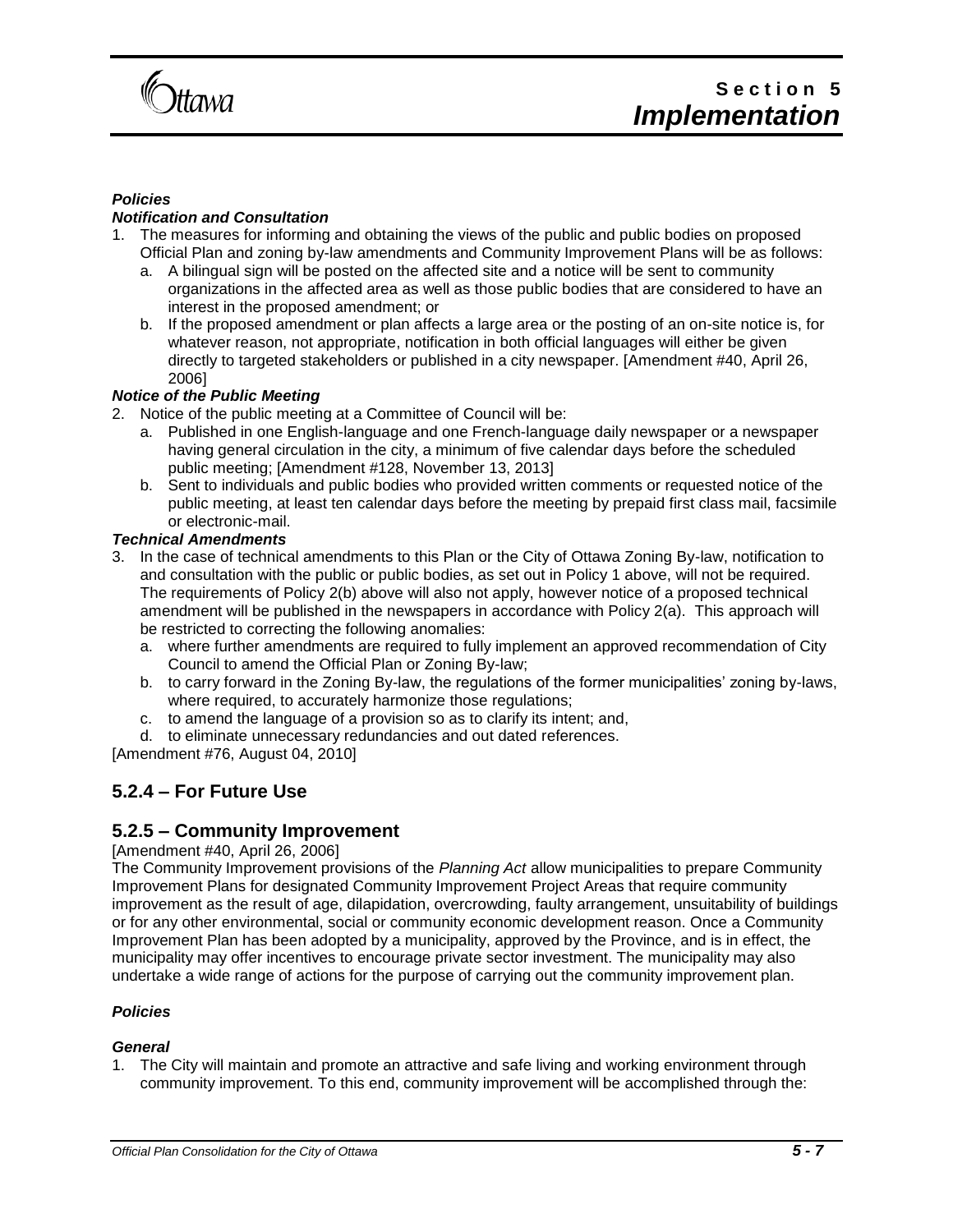

- a. Designation by by-law of Community Improvement Project Area(s), the boundary of which may be part or all of the urban area of the City of Ottawa, and/or part or all of one or more Villages as defined in this Plan, and as amended from time to time;
- b. Preparation, adoption and implementation of a Community Improvement Plan(s) within a designated Community Improvement Project Area(s), pursuant to the *Planning Act* and the community improvement policies set out in this Plan;
- c. Ongoing maintenance, rehabilitation, redevelopment and upgrading of areas characterized by deficient/obsolete/deteriorated buildings, deficient municipal recreational or hard services, and social, community, or economic instability; and,
- d. Establishment of programs to facilitate municipal and private sector rehabilitation and redevelopment that addresses identified economic development, land development, environmental, energy efficiency, housing, and/or social development issues/needs.

## *Community Improvement Project Areas*

- 2. The designation of Community Improvement Project Areas shall be based on one or more of the following conditions being present:
	- a. Known or perceived environmental contamination;
	- b. Vacant lots and underutilized properties and buildings which have potential for infill, redevelopment or expansion to better utilize the land base or the public infrastructure;
	- c. Other barriers to the repair, rehabilitation or redevelopment of underutilized land and/or buildings;
	- d. Buildings, building facades, and/or property, including buildings, structures and lands of heritage and/or architectural significance, in need of preservation, restoration, repair, rehabilitation, energy efficiency or renewable energy improvements, or redevelopment;
	- e. Absence of an adequate mix of uses;
	- f. Deficiencies in physical infrastructure including but not limited to the sanitary sewer system, storm sewer system, and/or watermain system, streetscapes and/or street lighting, municipal parking facilities, sidewalks, curbs, or road state of repair;
	- g. Poor overall visual quality, including but not limited to, streetscapes and urban design and/or overhead wiring;
	- h. A concentration of obsolete or aging low-density land uses, vacant lots, surface parking lots and/or abandoned buildings;
	- i. High commercial vacancy rates;
	- j. Deficiencies in community and social services including but not limited to public open space, parks, indoor/outdoor recreational facilities, and public social facilities and support services;
	- k. Opportunities to improve the mix of housing types;
	- l. High commercial vacancy rates;
	- m. Any other environmental, energy efficiency, social or community economic development reasons.
- 3. Priority for the designation of Community Improvement Project Areas and the preparation and adoption of Community Improvement Plans shall be given to those areas:
	- a. Targeted for growth and intensification in Section 2.2.2 Managing Growth Within the Urban Area, in particular, the Central Area, Traditional and Arterial Mainstreets, Mixed Use Centres and the vicinity (within an 800 metre walking distance) of existing or planned rapid transit stations; and/or
	- b. Where the greatest number of conditions (as established in Policy 2) are present; and/or,
	- c. Where one or more of the conditions (as established in policy 2) is particularly acute; and/or,
	- d. Where one or more of the conditions (as established in policy 2) exists across the urban area of the city. [Amendment #150, December 21, 2017]

## *Community Improvement Plans*

- 4. Community Improvement Plans may be prepared and adopted to:
	- a. Facilitate the renovation, repair, rehabilitation, remediation, redevelopment or other improvement of lands and/or buildings;
	- b. Facilitate the preservation, restoration, adaptive reuse and improvement of buildings with historical, architectural or other heritage significance;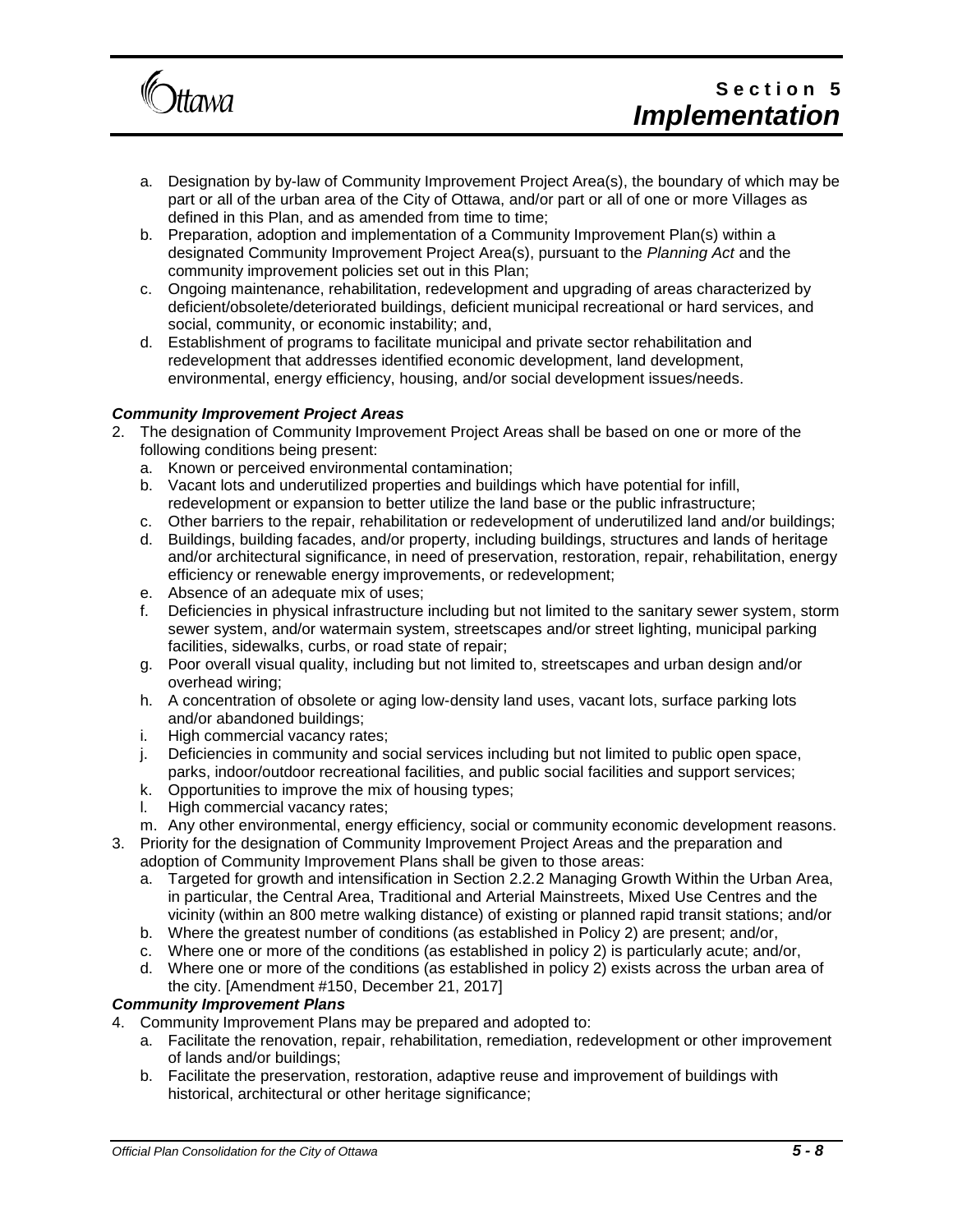

- c. Facilitate the development of mixed-use buildings, or the introduction of a wider mix of uses in areas that are deficient in mixed uses;
- d. Facilitate the restoration, maintenance, improvement and protection of natural habitat, parks, open space and recreational amenities;
- e. Facilitate residential and other types of infill and intensification;
- f. Facilitate the construction of a range of housing types and the construction of affordable housing;
- g. Upgrade and improve municipal services and public utilities such as sanitary sewers, storm sewers, watermains, roads and sidewalks;
- h. Improve pedestrian and bicycle circulation;
- i. Facilitate public transit supportive land uses and improve the quality of, and accessibility to, transit facilities;
- j. Contribute to the ongoing viability and revitalization of the Central Area, Mainstreets, and other areas that may require community improvement;
- k. Improve environmental and energy consumption conditions;
- l. Improve social conditions and support services;
- m. Promote cultural development;
- n. Facilitate and promote community economic development; and,
- o. Improve community quality, safety and stability.
- 5. During the preparation of a Community Improvement Plan and any subsequent amendments, the public will be informed and public input will be obtained in keeping with the policies for Public Notification contained in this Plan.

### *Implementation*

- 6. In order to implement a Community Improvement Plan in effect within a designated Community Improvement Project Area, the City of Ottawa may undertake a range of actions as described in the Community Improvement Plan, including:
	- a. The municipal acquisition of land and/or buildings within the Community Improvement Project Areas where a Community Improvement Plan has been adopted, approved and is in effect, and the subsequent:
		- i. Clearance, grading, or environmental remediation of these properties,
		- ii. Repair, rehabilitation, construction or improvement of these properties,
		- iii. Sale, lease, or other disposition of these properties to any person or governmental authority,
		- iv. Other preparation of land or buildings for community improvement.
	- b. Provision of public funds such as grants, loans and other financial instruments;
	- c. Application for financial assistance from senior level government programs;
	- d. Participation in senior level government programs that provide assistance to private landowners for the purposes of community improvement;
	- e. Provision of information on municipal initiatives, financial assistance programs, and other government assistance programs;
	- f. Support of heritage conservation through the *Ontario Heritage Act.*
- 7. All developments participating in programs and activities contained within Community Improvement Plans shall conform with the policies contained in this Plan, applicable Community Design Plans, the zoning by-law, maintenance and occupancy by-laws, and all other related municipal policies and bylaws.
- 8. The City shall be satisfied that its participation in community improvement activities will be within the financial capabilities of the City.

## **5.2.6- Pre-Application Consultation and Prescribed Information for Planning Applications –**

[Amendment #90, October 29, 2010] [Amendment #71, January 28, 2009]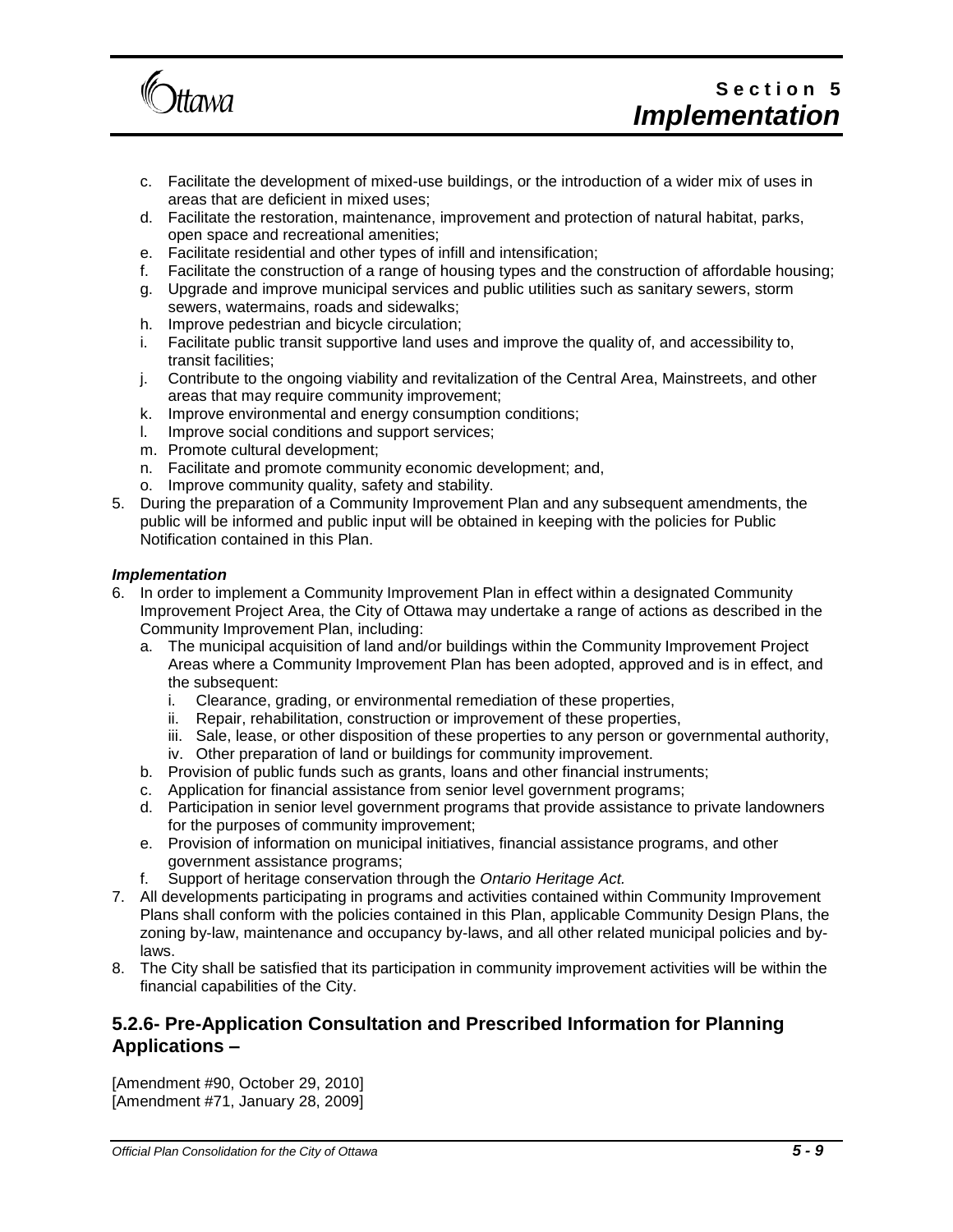

The *Planning Act* permits the City to require applicants to consult with the City prior to formal submission of their application. During this consultation, the City will determine which studies and information are required by Council to evaluate the application. Furthermore, staff will identify those studies that must be submitted at the time of application submission and refer the applicant to any Council-approved terms of reference or guideline to assist in the preparation of such requirements. While the *Planning Act* does not require it, proponents are strongly encouraged to consult with the affected community prior to finalizing their application in order to identify potential issues and opportunities. [Amendment #150, December 21, 2017]

Policy 2 outlines the studies that the City may require for complete applications. In addition to the prescribed requirements of the *Planning Act*, the City may require additional information to allow it to properly evaluate an application. In addition to the requirements prescribed in this section, applicants should also refer to the entire Official Plan, which outlines the circumstances under which specific studies are required when seeking development approvals from the City. The City will consider an application to be complete if it is accompanied by the prescribed requirements identified in the *Planning Act*, and by the required studies and information listed in the policies below and discussed during pre-application consultation.

### *Policies*

- 1. Prior to submitting an application for an Official Plan Amendment, a Zoning By-law Amendment, a Plan of Subdivision, a Plan of Condominium or a Site Plan Application subject to public consultation, applicants are required to meet with the staff of the Planning and Growth Management Department of the City to identify the information that will be required at the time of application submission. Applicants are also strongly encouraged to consult with Planning and Growth Management staff prior to submitting a Site Plan application that is not subject to public consultation. Staff have the authority to waive the requirement for an in-person meeting after being contacted by an applicant. Applicants are strongly advised to meet with the affected community prior to finalizing plans.
- 2. Applications to amend the Official Plan, the Zoning By-law, or a Plan of Subdivision, a Plan of Condominium, or a Site Plan Application, will comply with the complete application submission requirements of the *Planning Act.* The City requires other information and/or reports as listed below, to support the application at the time of submission unless otherwise indicated in writing after preconsultation.
	- i. Assessment of Adequacy of Public Services/Conceptual Site Servicing Study
	- ii. Servicing Options Report
	- iii. Hydrogeological and Terrain Analysis
	- iv. Erosion and Sediment Control Plan
	- v. Geotechnical Study/Slope Stability
	- vi. Impact Assessment of Adjacent Waste Disposal / Former Landfill Site
	- vii. Mineral Resource Impact Assessment
	- viii. Noise Control Study (Airport)
	- ix. Obstacle Limitation Surfaces (Airport Zoning Regulations)
	- x. Noise Control Detailed Study, Noise Control Feasibility Study or Acoustical Audit and/or Vibration Study [Amendment #167, February 23, 2016]
	- xi. Transportation Impact Study or Brief or Community Traffic Study
	- xii. Cultural Heritage Impact Statement
	- xiii. Minimum Distance Separation
	- xiv. Planning Rationale
	- xv. Environmental Impact Statement
	- xvi. Agrology and Soil Capability Study
	- xvii. Integrated Environmental Review Statement
	- xviii. Phase 1 Environmental Site Assessment (ESA)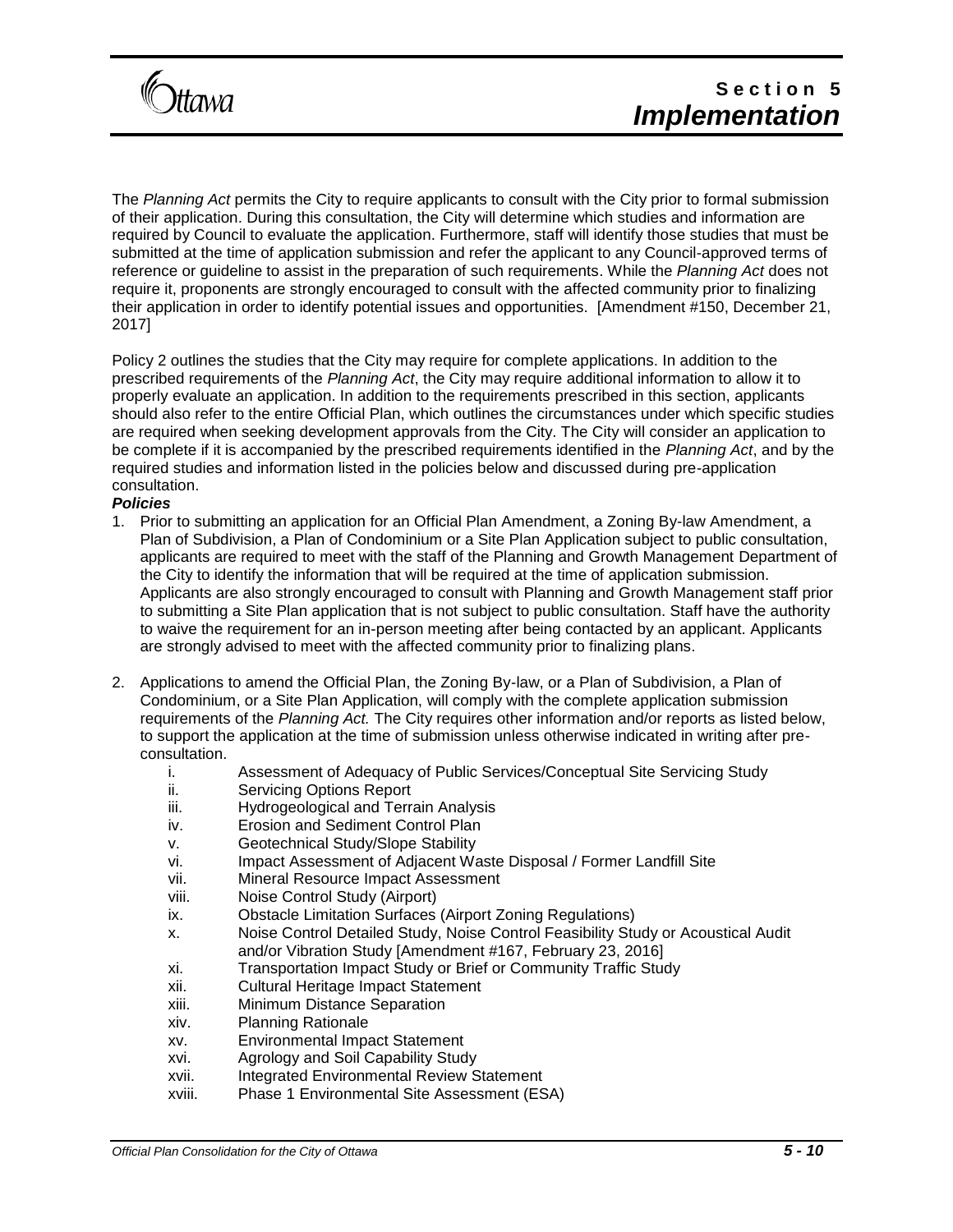

## **S e c t i o n 5** *Implementation*

- xix. Phase 2 Environmental Site Assessment (ESA)
- xx. Record of Site Condition
- xxi. Wellhead Protection Plan
- xxii. Reasonable Use Study
- xxiii. Groundwater Impact Assessment
- xxiv. Stormwater Site Management Plan
- xxv. Archaeological Resource Assessment
- xxvi. Tree Preservation and Protection Plan
- xxvii. Assessment of Landform Feature
- xxviii. Mine Hazard Study / Abandoned Pit or Quarry
- xxix. Plan showing ultimate use of land
- xxx. Statement of achievement of the Design Objectives and the Design and Compatibility Principles of this Plan
- xxxi. Drawings showing plan, elevation and cross-section views of each building
- xxxii. Design Brief
- xxxiii. Shadow Study
- xxxiv. Wind Study
- xxxv. O-Train Network Proximity Study [Amendment #130, May 27, 2014] [Amendment #150, December 21, 2017] [Amendment #226, February 26, 2019]
- 3. Applications for Official Plan amendments of city-wide significance will be considered providing the following criteria are met:
	- a. The applicable policies in Section 4;
	- b. The applicable information and reports listed in Policy 2 i. through xxx. above have been submitted; and
	- c. Additional information regarding the appropriateness of the proposed amendment, including a city-wide analysis and evaluation of all alternatives, has been submitted.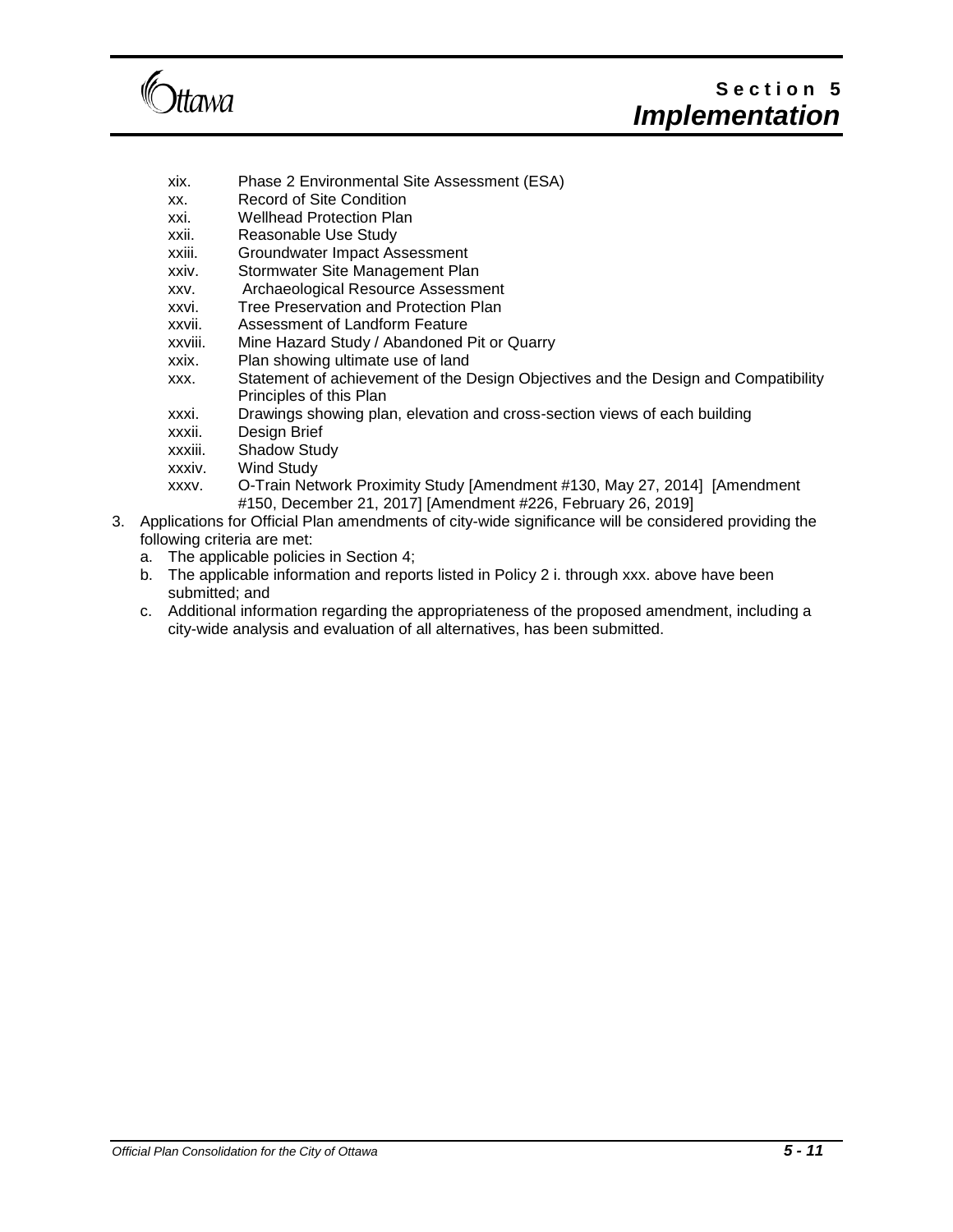

## **5.3 – Other Implementation Policies**

The following implementation policies describe other situations that may affect development.

## *Policies*

## *Property Standards*

1. All properties and buildings in the City of Ottawa will be kept in a state of good repair and safe for occupancy and use. The safety and maintenance of all properties and buildings in the City will be protected through the enactment of property standards by-laws under the *Building Code Act*. [Amendment #76, August 04, 2010]

## *Dwellings on existing lots*

2. Irrespective of any other policy in this Plan, an individual has a right to develop a single-detached dwelling on a lot of record fronting on a public road that is maintained year round, if the lot was created under the *Planning Act* prior to the date of adoption of this Plan, if the zoning permits the use and if the use can meet all the requirements for private or central servicing.

## [Amendment #76, August 04, 2010]

## *Boundary Adjustments*

3. The City will permit lot adjustments in any land-use designated for legal or technical reasons. For the purposes of this section, legal or technical reasons include severances for purposes such as easements, corrections of deeds, quit claims and minor boundary adjustments, which do not result in the creation of a new lot or render an existing lot as non-conforming.

[Amendment #76, August 04, 2010]

## *Surplus Dwellings*

4. In all designations but Agricultural Resource, where at least two detached residential dwellings existed on a property prior to adoption of this Plan, one surplus dwelling may be *severed on a* new lot provided that all other relevant policies of this Plan are respected. Both dwellings must be occupied on an on-going basis for the use of this provision. [Amendment #58, December 07, 2007]

[Amendment #76, August 04, 2010]

## *Cost Sharing Agreements* [Amendment #76, August 04, 2010]

5. Subject to City Council approval, the City shall consider the use of private agreements among landowners to cost-share major infrastructure projects, associated studies and plans, identified in Community Design Plans or comprehensive studies approved by Council and detailed in the agreement. These agreements may include community facilities such as parkland. Such agreements are initiated by landowners within a defined area and provide for the fair sharing of costs among the benefiting parties, to complement or replace the provisions of a Development Charges Bylaw. Where such agreements are in place, the City shall require evidence of payment pursuant to the agreement as a condition of draft approval for plans of subdivision and plans of condominium, and as a condition of approval of severance applications and site plan.

This policy shall apply to the following areas approved by City Council:

- a. Portion of the East Urban Community as indicated on Annex 5. [Amendment #13, September 8, 2004] [Amendment #118, OMB File #PL130488, August 13, 2013]
- b. Those properties that front onto and propose connection to the extension of the Carlsbad PSA Trickle Feed shown on Figure 7 of the Infrastucture Master Plan and that are located south of the Village of Carlsbad Springs on Boundary Road and east of Thunder Road. It is noted however that being a signatory to the servicing agreement does not guarantee that a service connection will be permitted. [Amendment #153, OMB File #PL150790, May 5, 2016]
- 6. Landowners within Area 1 (Kanata West) shown on Annex 5 Urban Areas Subject to a Community Design or Policy Plan approved by Ottawa City Council - shall enter into private agreements to share the costs of the major infrastructure projects and associated studies and plans (including but not limited to Infrastructure Planning, Environmental Assessments and Restoration Plans) required for the development of Kanata West, and the costs shall be distributed fairly among the benefiting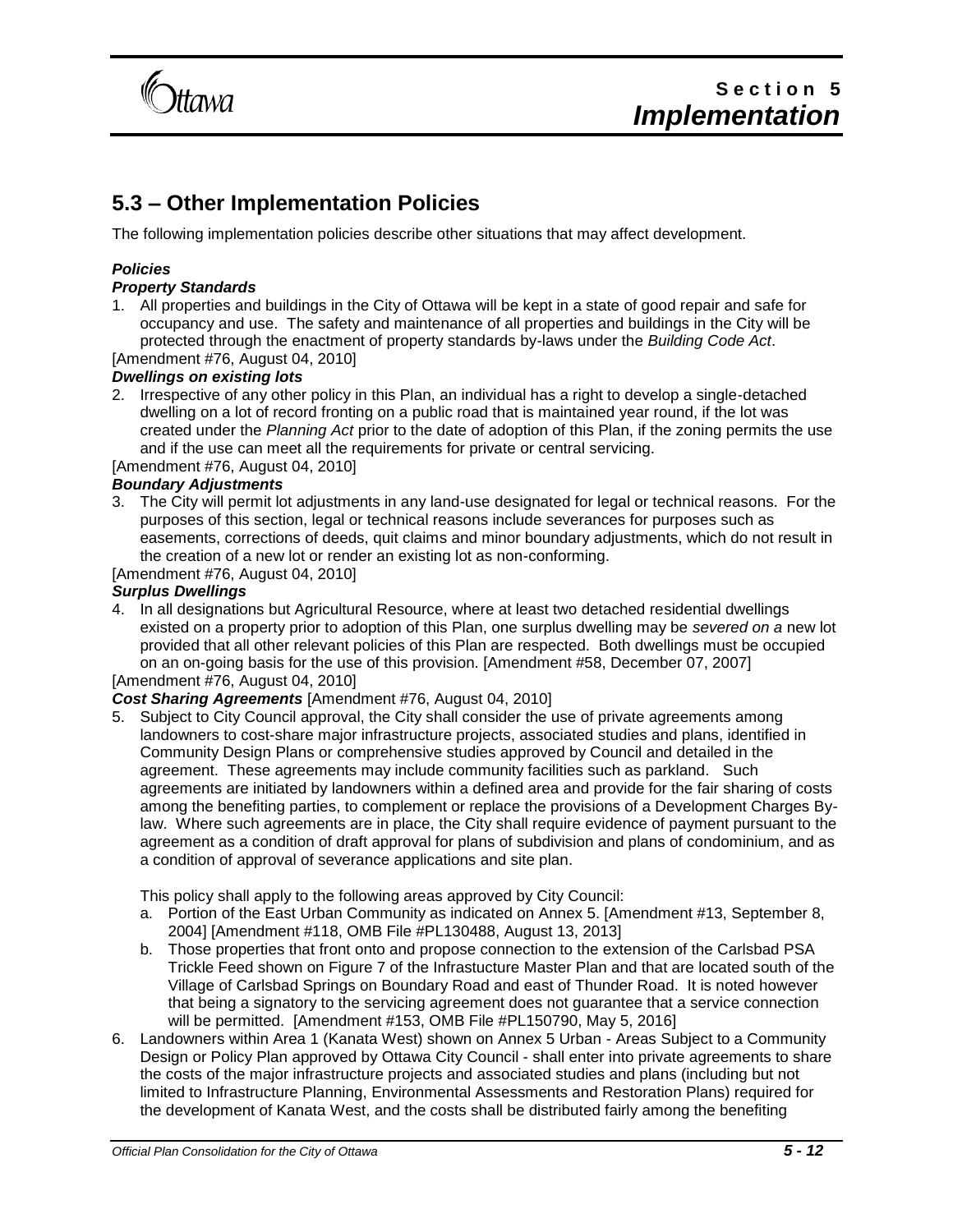

landowners. Each agreement shall contain a financial schedule describing the estimated costs of the major infrastructure projects and associated studies and plans, as well as the proportionate share of the costs for each landowner. The City shall include a condition of approval for all plan of subdivision and condominium, site plan and severance applications in Kanata West requiring notification from the Trustee of the Kanata West Owners Group Inc. that the owner is party to the agreements and has paid its share of any costs pursuant to the agreements. [Amendment #39, April 12, 2006]

- 7. Landowners within Area 12 (Fernbank) shown on Annex 5 Urban Areas Subject to a Community Design or Policy Plan approved by Ottawa City Council, shall:
	- a) Enter into a private agreement, as may be amended from time to time, to share or front end, if required, the costs of community facilities and works and associated studies and plans which are required for the development of the Fernbank Community. Such costs may include, but are not limited to:

i) the costs of community use lands such as parkland, as well as the costs for preparation and improvement of parkland for dedication;

ii) local infrastructure, roads and works adjacent to community use lands; and iii) other local infrastructure which is demonstrated to benefit more than one individual development.

These costs shall be distributed fairly among the benefiting landowners. The agreement shall contain a financial schedule describing the estimated costs of the community facilities and works and associated studies and plans, as well as the proportionate share of the costs for each landowner.

Prior to the registration of the first plan of subdivision within the Fernbank Community, either enter into a Master Parkland Agreement with the City, or through the private agreement, which Agreement shall govern the terms of the orderly conveyance of Parkland, including the District Park, within the Fernbank Community in accordance with the parkland dedication requirements under the *Planning Act*, and the terms of reimbursement to the Landowners of the costs of parkland improvements incurred by the Landowners, including, without limitation, development charge credits and reimbursement to any over dedicated Landowners.

b) The City shall include a condition of approval for all plans of subdivision and condominium, site plan and severance applications within the Fernbank community requiring notification from the Trustee of the Fernbank Owners Group Inc that the owner is party to the agreement and has paid its share of any costs pursuant to the agreements.

[Amendment #77, OMB File #PL09067, June 17, 2010]

- 8. Landowners within the Manotick Special Design Area shown on Schedule "A" Volume 2C Village Plans, Manotick Secondary Plan approved by Ottawa City Council - shall enter into private agreements to share the costs of infrastructure projects and associated costs required to develop the SDA lands, and the costs shall be distributed fairly among the benefiting landowners. Each agreement shall contain a financial schedule describing the estimated costs of the infrastructure projects and associated costs required to develop the Special Design Area, as well as the proportionate share of the costs for each landowner. The City shall include a condition of approval for all plans of subdivision and condominium, site plan and severance applications in the Manotick Special Design Area requiring notification from a representative (Trustee) of the Landowners that the owner is party to the agreements and has paid its share of any costs pursuant to the agreements. [Amendment #105, July 13, 2012]
- 9. Landowners within Barrhaven South shown on Annex 5 Urban Areas Subject to a Community Design or Policy Plan approved by Ottawa City Council - shall enter into private agreements to share the costs of the major infrastructure projects and associated studies and plans (including but not limited to Infrastructure Planning, Environmental Assessments and Restoration Plans) required for the development of Barrhaven South, so that the costs shall be distributed fairly among the benefiting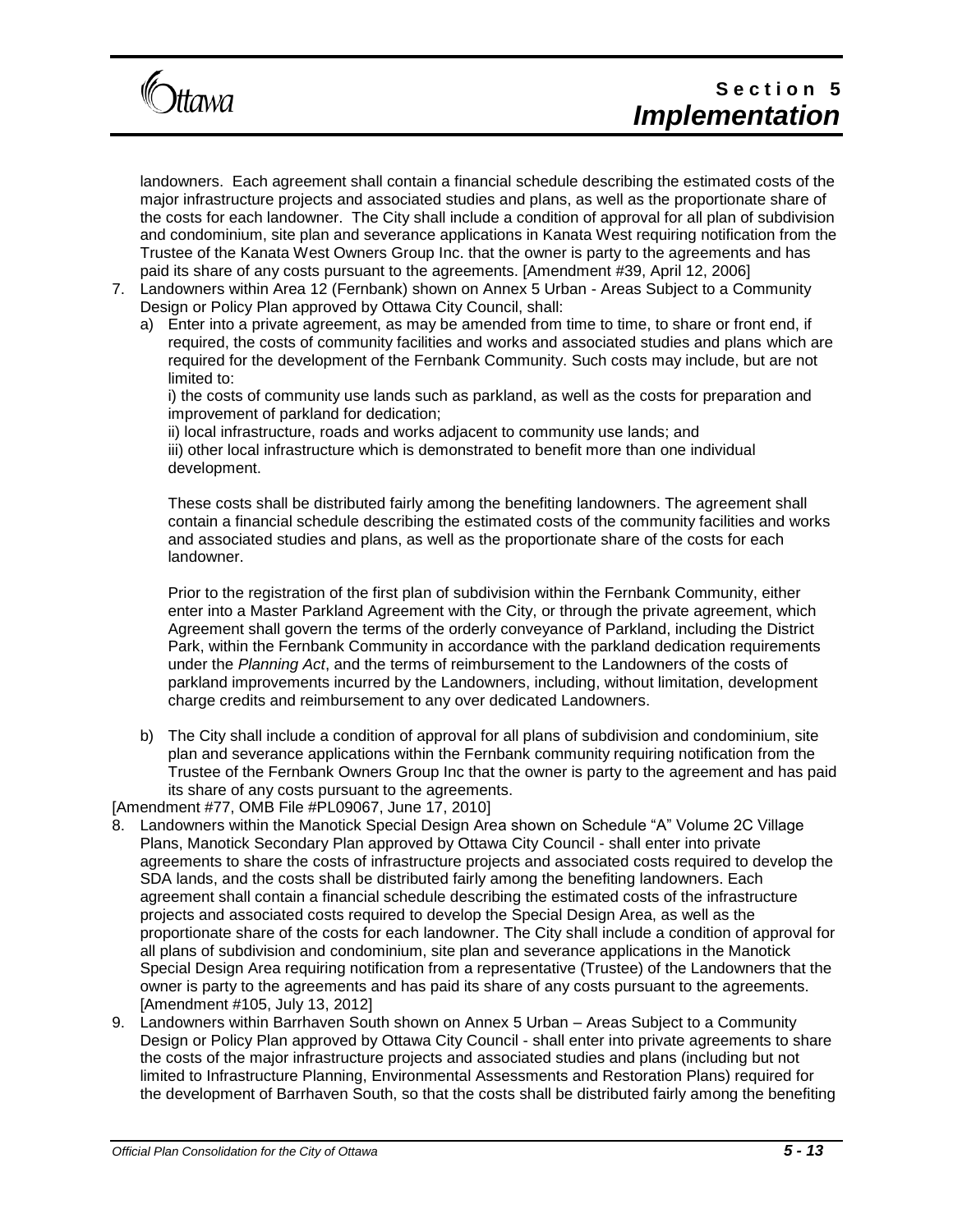

landowners. Each agreement shall contain a financial schedule describing the estimated costs of the major infrastructure projects and associated studies and plans, as well as the proportionate share of the costs for each landowner. The City shall include a condition of draft approval for all plans of subdivision, plans of condominium and severance applications, and as a condition of approval for site plans in Barrhaven South requiring notification from the Trustee of the Barrhaven Landowners Inc. that the owner is party to the agreements and has paid its share of any costs pursuant to the agreements. [Amendment #119, June 5, 2013]

- 10. Landowners of portion of the Highway 416 Employment Lands bounded by Strandherd Drive to the north and east, Highway 416 to the west, and the Canada National Railway corridor to the south shall enter into private agreements to share the costs of the major infrastructure projects and associated studies and plans (including but not limited to Infrastructure Planning, Environmental Assessments and Restoration Plans) required for the development of the said lands, so that the costs shall be distributed fairly among the benefiting landowners. Each agreement shall contain a financial schedule describing the estimated costs of the major infrastructure projects and associated studies and plans, as well as the proportionate share of the costs for each landowner. The City shall include a condition of draft approval for all plans of subdivision, plans of condominium and severance applications, and as a condition of approval for site plans in these lands requiring proof that the owner is party to the agreements and has paid its share of any costs pursuant to the agreements. [Amendment #121, July 10, 2013]
- 11. Landowners within the Kanata North UEA shown on Annex 5 Urban Areas Subject to a Community Design or Policy Plan Approved by Ottawa City Council, shall enter into private agreement(s) to share the costs of the major infrastructure projects and associated studies and plans required for the development of the Kanata North UEA. In addition, the Landowners within the Kanata North UEA shall enter into private agreement(s) to share the dedication and costs of development of parkland. Such agreement(s) are initiated by the landowners within the defined Kanata North UEA and provide for the fair sharing of costs among the benefiting parties, to complement or replace the provisions of a Development Charges By-law. Each agreement shall contain a financial schedule describing the estimated costs of the major infrastructure projects or parkland requirements and associated studies and plans, as well as the proportionate share of the costs for each landowner. The City will require the execution of the agreement(s) by each landowner prior to the approval of any application by the landowner for draft plan of subdivision or condominium, conditional approval of a severance, or approval of site plan control. The City shall include as a condition of approval for all plans of subdivision and condominium, site plan and severance applications in Kanata North UEA requiring notification from the Trustee of the Kanata North Landowners Group that the owner is party to the agreement(s) and has paid its share of any costs pursuant to the agreement(s). [Amendment #173, OMB Order File #PL160875, January 11, 2017]

## *12. [Introduced by Amendment #159, September 23, 2015]*

13. Landowners within the Village of Richmond Western Development lands as outlined within the Demonstration Plan Western Development Lands in the Village of Richmond Community Design Plan shall enter into private agreements to share the costs of the major infrastructure projects and associated studies and plans required for the development of said land, that the costs shall be distributed fairly among the benefiting landowners. In addition, those landowners shall enter into private agreements(s) to share the dedication and costs of development of parkland. Each agreement shall contain a financial schedule describing the estimated costs of the major infrastructure projects and associated studies and plans, as well as the proportionate share of the costs for each landowner. The City shall include a condition of draft approval for all plans of subdivision, plans of condominium and severance applications, and as a condition of approval for site plans in these lands requiring proof that the owner is a party to the agreements and has paid its share pursuant to the agreements. Any proposed development outside of the Western Development Land proposing to connect to the Richmond West Well system will be required to amend this section of the Official Plan and related cost-sharing agreement. [Amendment #232, October 10, 2019]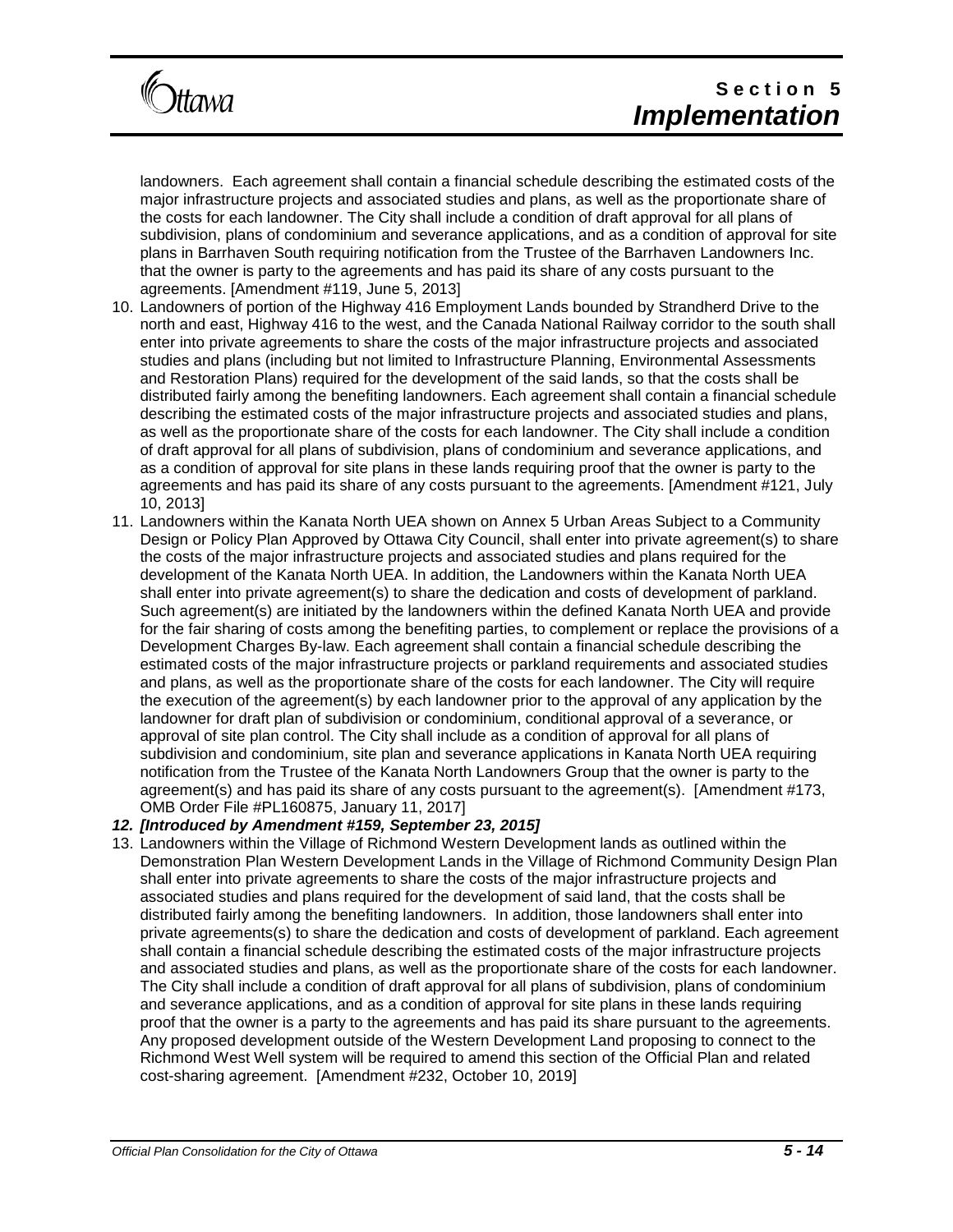**Ittawa** 

## **5.4 – Interpretation**

The following policies provide guidance for the understanding and interpretation of the text, maps, schedules, figures and images of the Plan.

## *Policies*

- 1. The Plan should be read as a whole to understand its comprehensive and integrative intent as a policy framework for priority-setting and decision-making.
- 2. Sections 1 to 5, Schedules A to M, Annex 1, Annexes 8A to 8D, Annex 10, Annex 12, and Volume 2 constitute the Official Plan. Both the numbered policies and the preambles are policy. All other text and maps are provided for information only and are not part of this Plan. [Ministerial Modification 52, November 10, 2003] [OMB decision #437, March 1, 2005] [Amendment #76, August 04, 2010] [Amendment #109, November 29, 2012] [Amendment #233, October 23, 2019]
- 3. Illustrations, sidebars and photos are included for the purpose of illustration only and are not part of the Plan.
- 4. Where the Plan refers to studies, guidelines, and other policy documents, such as watershed plans, the Transportation Master Plan, Community Design Plans or arterial road design guidelines, such policy documents are not part of the Plan unless the Plan has been specifically amended to include the document in whole or in part. These documents express Council's policy and may be used to guide Council decisions on development applications, public works, and other matters and do not have the status of policies in this Plan adopted under the *Planning Act.* [OMB decision #437, March 1, 2005]
- 5. The boundaries of settlement areas comprised of the urban area and the rural villages are defined on Schedule A of this Plan. The boundaries of the Greenbelt are defined on Schedule B. The boundary of the Central Area is defined on Schedule B. Where these boundaries coincide with a road the boundary will be considered to follow the centreline of the road. These boundaries may only be changed through an amendment to this Plan. [Amendment #141, December 29, 2017] [Amendment #150, December 21, 2017]
- 6. Boundaries of land-use designations in this Plan are identified on the schedules to this Plan. The boundaries of these policy areas are approximate and, unless otherwise noted, will be considered as general except where they coincide with major roads, railways, hydro transmission lines, rivers and other clearly recognizable physical features. Major roads are defined as Provincial highways, city freeways and arterial roads. When other sources of information have been used to establish boundaries of designations, these will be clearly stated within the policies associated with that designation. Unless otherwise stated in the policies, when the general intent of the Plan is maintained, minor adjustments to boundaries will not require amendment to this Plan.
- 7. The implementation of this Plan will take place over time and the use of the word "will" to indicate a commitment to action on the part of the City should not be construed as a commitment to proceed with all of these undertakings immediately. These commitments will be undertaken in a phased manner, as determined by City Council, and subject to budgeting and program availability.
- 8. The indication of any proposed roads, bridges, parks, municipal services or infrastructure in policy text or on Plan schedules, including secondary plan maps or schedules, will not be interpreted as a commitment by the City to provide such services within a specific timeframe. Minor adjustments to the location of these facilities do not require an amendment to the Plan provided they are consistent with the objectives and policy directions of the Plan.
- 9. The indication of any proposed roads, bridges, parks, services or infrastructure in policy text or on Plan maps or schedules, including secondary plan maps or schedules, will not be interpreted as necessarily being specifically or solely the responsibility of the City to provide, finance or otherwise implement.
- 10. Technical revisions to the Official Plan or the Zoning By-law are permitted without adopting an amendment provided they do not change the intent of the Plan or the By-law. Technical revisions include: [Amendment #76, August 04, 2010]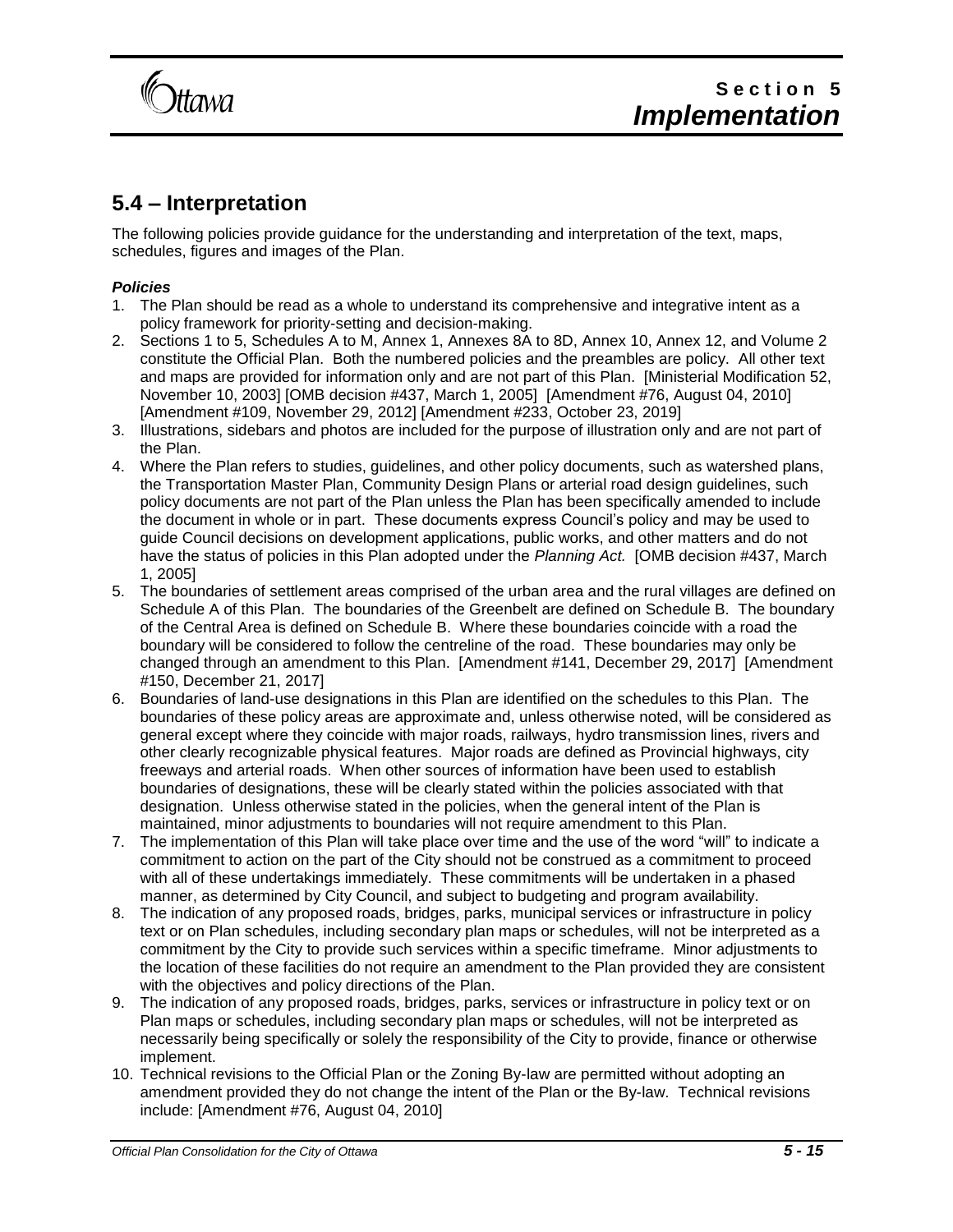

- a. Changing the numbering, cross-referencing and arrangement of the text, tables, schedules and maps; Altering punctuation or language for consistency; [Amendment #76, August 04, 2010]
- b. Correcting grammatical, dimensional and boundary, mathematical or typographical errors; [Amendment #76, August 04, 2010]
- c. Inserting historical footnotes or similar annotations. [Amendment #76, August 04, 2010]
- 11. Where reference is made in the Official Plan to documents that rest outside the Plan,, such as provincial or federal Acts or other legislation, or to other documents that are not part of the Plan, it is understood that it is the latest approved version of the documents that is being referenced, unless otherwise specified. [Amendment #76, August 04, 2010]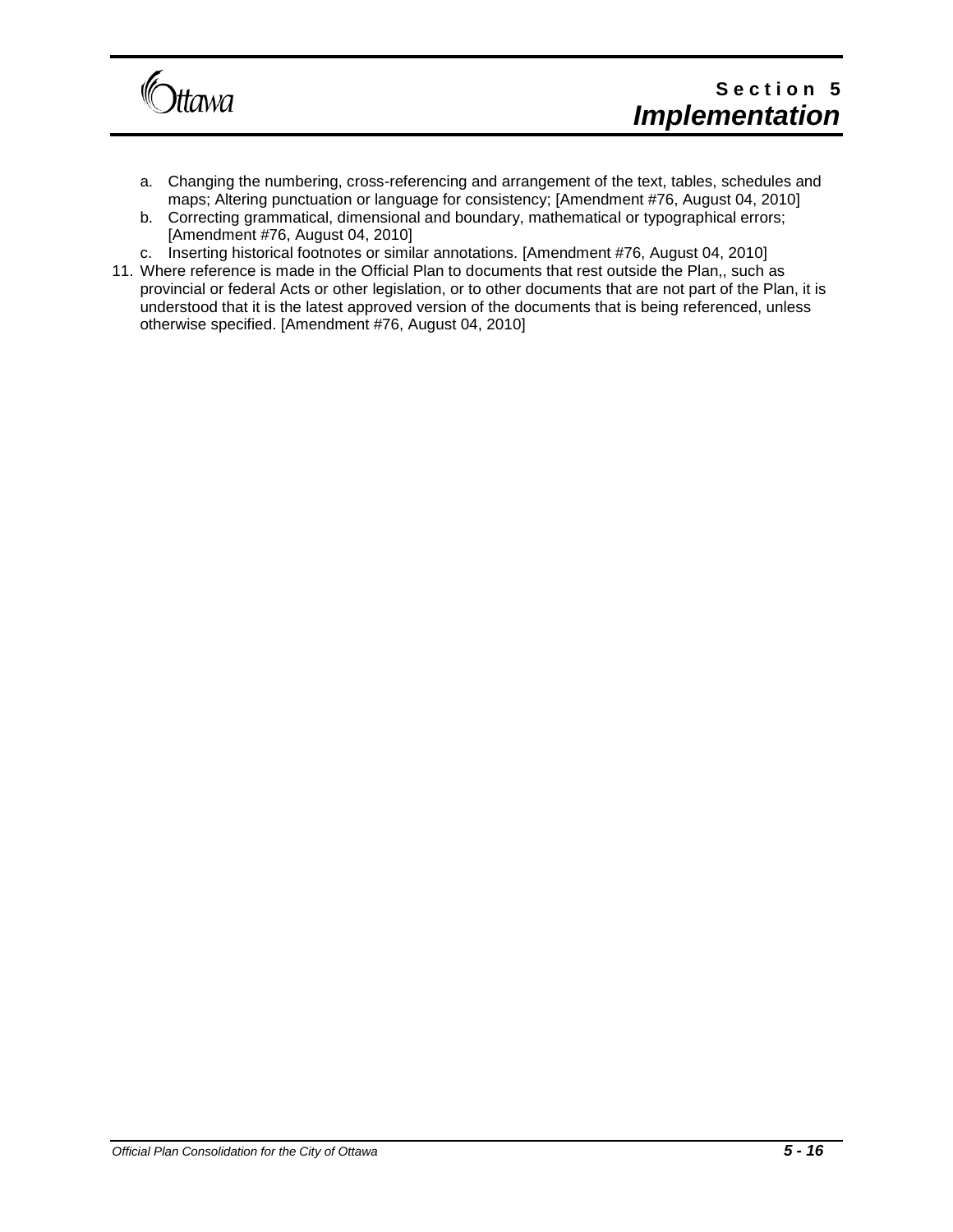

## **5.5 – Monitoring and Measuring Performance**

The Corporate Planning Framework tracks the performance of the City in achieving the priorities, objectives and long-term sustainability goals approved by Council. At the start of each term of office, Council sets a vision and strategic priorities that move the City towards its long-term goals for a sustainable, resilient and liveable future. The vision and priorities form the basis of the City's Strategic Plan and Corporate Planning Framework, which ties Council's priorities to strategic objectives and strategic initiatives to achieve each objective. A performance measure that states the expected, measurable results or outcome of each objective and initiative is included in the Strategic Plan. The costs of the initiatives are included in the annual budget process and long-range financial plan, thus tying Council's priorities and objectives to budget allocations. Council receives regular reports on the City's operational performance plus client satisfaction regarding core services provided to the public by the City, as well as information about internal, corporate services.

In addition, Council receives an Annual Development Report to update data on Ottawa's population, economy and development activity and analyse trends in Ottawa and the Greater Ottawa Area. Key indicators are compared with those for five other large Canadian cities to assess Ottawa's relative position and are also used to measure achievement of selected planning policy objectives. These include, for example, achievement of this Plan's target for residential intensification and policies that support development around rapid transit stations.

Data collected for the Annual Development Report and other research reports, such as surveys of vacant urban and rural land, also allow the City to compare actual growth with the growth projected in Section 2, as part of a comprehensive review of the Plan. [Amendment #150, December 21, 2017]

#### *Policy*

1. The City will continue to assess changing conditions in Ottawa and performance on matters related to the Official Plan through the Corporate Planning Framework and other research and monitoring activities. [Amendment #150, December 21, 2017]